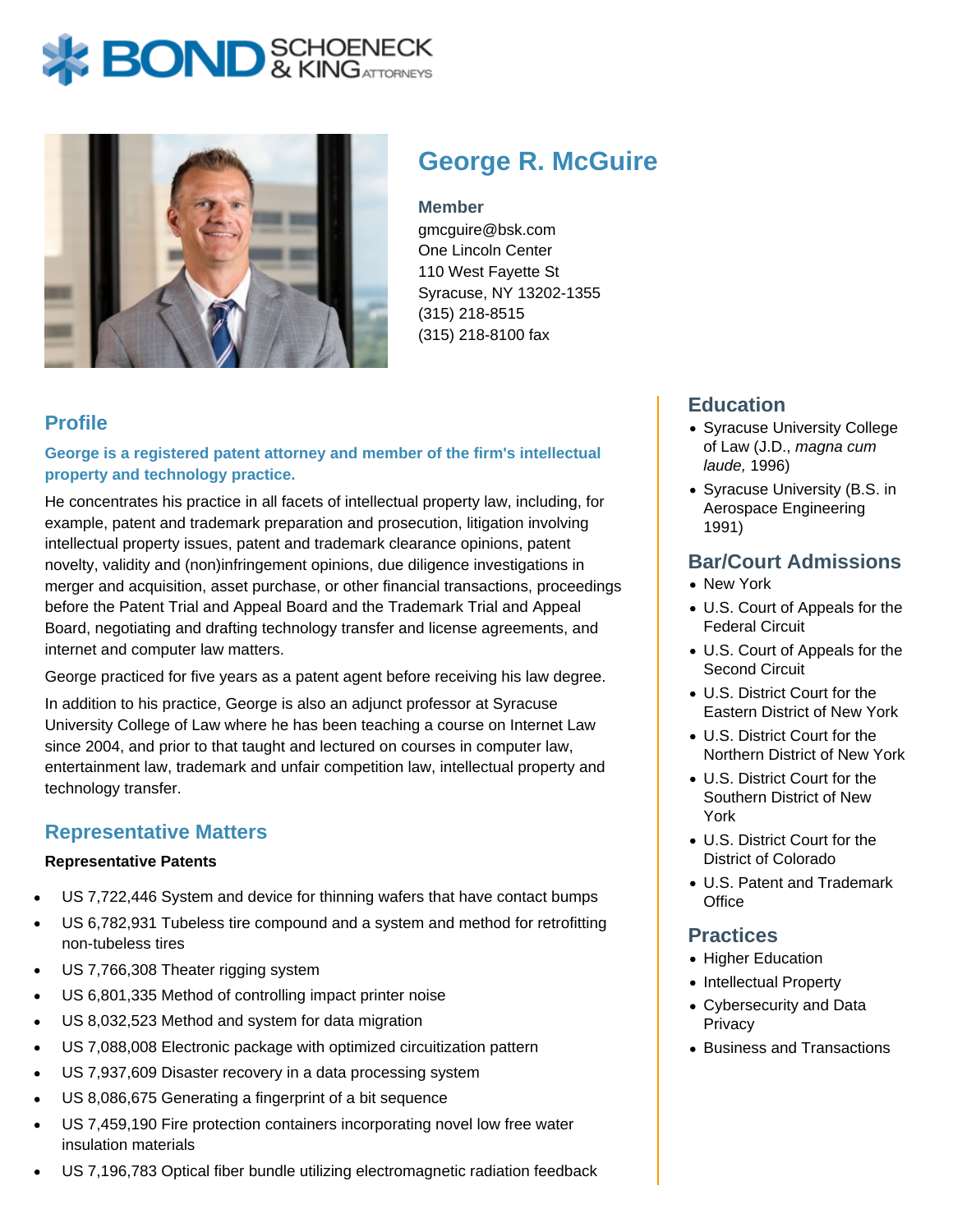

- US 7,785,409 Fire-resistant ground cover and fire-resistant coatings for biomass, wood and organic mulches
- US 7,391,333 System for monitoring quality of water system
- US 7,825,853 Man-portable counter mortar radar system
- US 7,289,691 Lithium-Niobate fiber optic sensor and system
- US 8,137,380 Closure device, deployment apparatus, and method of deploying a closure device
- US 7,083,574 Non-invasive device and method for the diagnosis of pulmonary vascular occlusions

#### **Representative Litigation Matters**

- ProtectConnect, Inc. v. Leviton Manufacturing Co, Inc., et al., (S.D. Ca.) (Lead counsel in defense of Pass & Seymour, Inc. – a leading manufacturer and provider of ground fault circuit interrupters, wiring devices, electrical switches and outlets, and other electrical wiring devices – against patent infringement claims brought by a non-practicing entity and assisted with successfully settling the case prior to trial and after successfully invalidating two and narrowing one of the asserted patents in an ex parte reexamination proceeding at the USPTO).
- Wacoh Company v. Kionix, Inc., (N.D.N.Y.) (Lead counsel in defense of leading manufacturer and provider of micro-electromechanical systems (MEMS) sensors against a claim of patent infringement and assisted with successfully settling the case prior to trial. Case was originally brought against multiple parties in the District of Delaware and was successful in severing Kionix from that case and in getting the case transferred to the N.D.N.Y.).
- Ameranth, Inc. v. PAR Technology Corp., et al., (E.D. Tex.) (Lead counsel in defense of leading manufacturer and provider of point of sale software systems and other technology solutions for hospitality companies against a claim of patent infringement brought by a non-practicing entity and assisted with successfully settling the case prior to trial).
- The Metraflex Company v. Flex-Hose Company, Inc., (N.D. Ill.) (Lead counsel in defense of leading manufacturer and provider of HVAC products against a claim of patent infringement and assisted with successfully settling the case prior to trial).
- Total Containment Systems, LP v. Central Painting Inc. et al., (E.D. Wis.) (Represented patent owner in a patent infringement action involving bridge platform systems against one of its competitors and an alleged contributory infringer; case was successfully settled after the lawsuit was filed).
- In re Certain Ground Fault Circuit Interrupters & Prods. Containing Same, Inv. No. 337-TA-615 (Int'l Trade Comm'n) (Represented patent owner/complainant Pass & Seymour, Inc. in a proceeding for patent infringement and obtained exclusion order against foreign manufacturers after a bench trial).
- Hubbell Inc. v. Pass & Seymour, Inc., (D. Conn.) (Lead counsel for leading manufacturer and provider of ground fault circuit interrupters, wiring devices, electrical switches and outlets, and other electrical wiring devices. Obtained summary judgment of patent non-infringement and patent invalidity in favor of nationally known electrical wiring device manufacturer).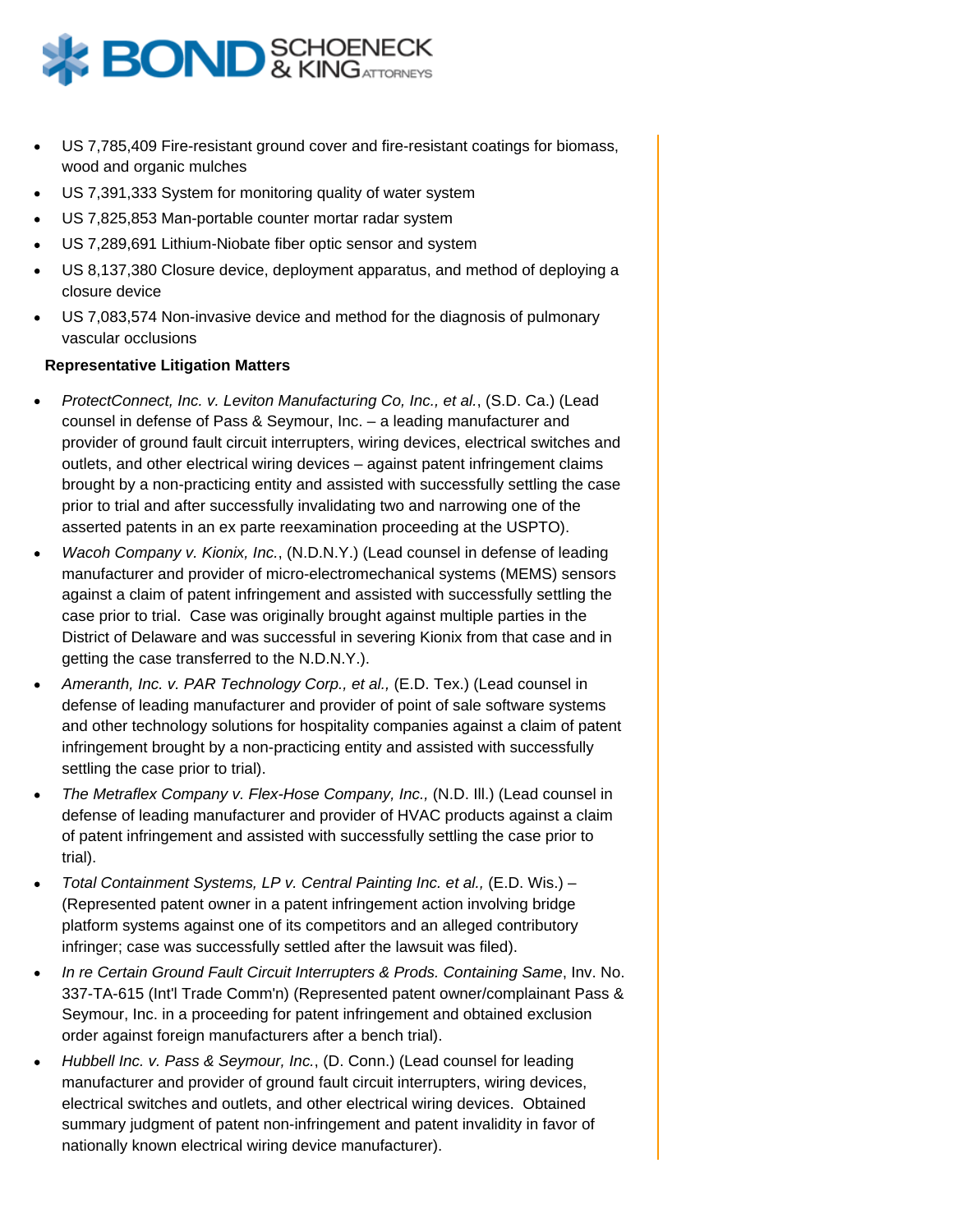

- D & D Group Pty Ltd et al v. Nationwide Industries Inc., (S.D. Ca.) (Lead counsel for leading manufacturer of fence products. Obtained summary judgment of non-infringement, affirmed at Federal Circuit. Also used ex parte reexamination at USPTO to narrow asserted patent).
- Pass & Seymour, Inc. v. Hubbell, Incorporated, (N.D.N.Y.) (Lead counsel for leading manufacturer and provider of ground fault circuit interrupters, wiring devices, electrical switches and outlets, and other electrical wiring devices. Prosecuted patent infringement claims involving ground fault circuit interrupters with case settling prior to trial).
- Kernius et al. v. International Electronics, Inc., (D. Md.) Obtained favorable construction of asserted patent claims at a Markman hearing as well as finding of non-infringement as a matter of law;
- Leonardi Mfg. Co. Inc. v. CMD, (N.D.N.Y.) -- Obtained favorable construction of asserted patent claims at a Markman hearing and settled case prior to trial.

### **Honors & Affiliations**

- Listed in:
	- $\circ$ The Best Lawyers in America®, Litigation - Intellectual Property; Litigation - Patent; Patent Law, 2010-2022 (listed for more than 10 years)
	- New York Super Lawyers®, Intellectual Property, 2021 (listed for more than 10  $\circ$ years)
	- Western New York's Power Players, Power 20 List, Intellectual Property, The  $\circ$ Daily Record, 2021
	- $\circ$ Who's Who in America
	- Who's Who In American Education  $\circ$
	- Who's Who in American Law  $\Omega$
	- $\circ$ Who's Who in Emerging Leaders
	- Martindale-Hubbell®, AV Preeminent Rated  $\circ$
- American Bar Association
- New York State Bar Association
- Onondaga County Bar Association
- American Intellectual Property Law Association
- Central New York Patent Law Association, President
- Rochester Intellectual Property Law Association
- Justinian Honorary Law Society

#### **Representative Presentations**

- Intellectual Property, Bridging the Gap, New York State Bar Association, April 26, 2022
- Intellectual Property 101 What Non-IP Lawyers Need to Know about IP, Bridging the Gap, New York State Bar Association, December 10, 2020 and October 14, 2021
- Intellectual Property 101 Key Skills in Issue Spotting A General Practitioner's Guide to Advising Clients on the Basics of Intellectual Property, Copyright and Trademarks, New York State Bar Association CLE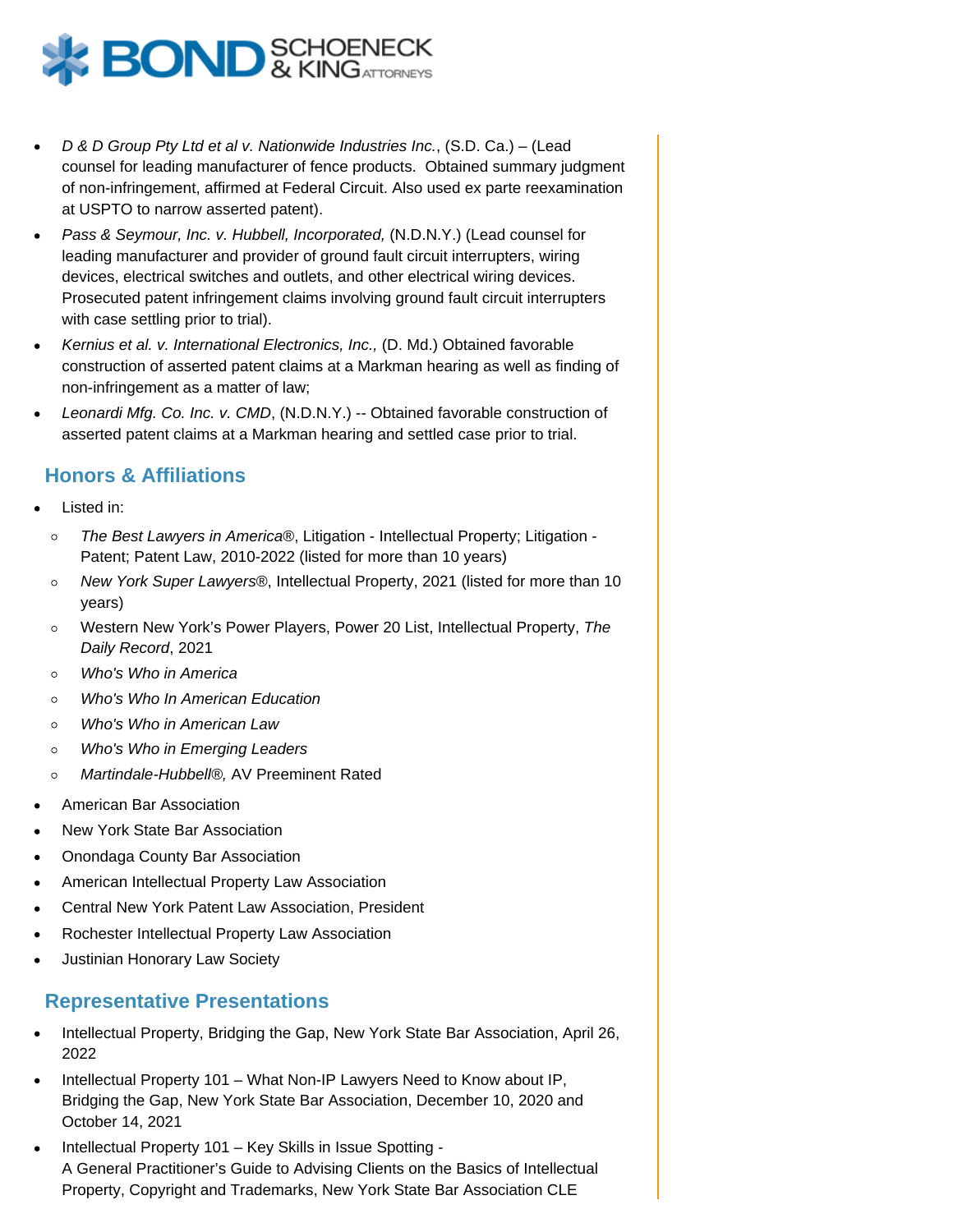

Program, July 16, 2020

- Intellectual Property Law 101, New York State Bar Association, December 16, 2019
- Overview of the Patent Systems in the United States and Effective Strategies for Chinese Applicants, The 10th Japan-U.S. Europe China-Korea Global Patent Seminar, Qindao, China, October 26, 2019
- Key Differences Between Patent Systems and Practices and Utilizing a Particular System to Obtain Strong Patents, Korean Electronics Association IP Seminar, Seoul, South Korea, October 24, 2019
- Patenting method for AI related invention in Japan, US, Europe, China and Korea, The 10th Japan-U.S. Europe China-Korea Global Patent Seminar, Tokyo, Japan, October 22, 2019
- Patents in Artificial Intelligence Related Inventions, Arbeitskreis Patente, Stuttgart, Germany, September 27, 2019
- Intellectual Property Law 101, Bridging the Gap, New York State Bar Association CLE Program, October 17, 2019
- Basic Intellectual Property Issues for Marketing and Social Media, Empire State Society of Association Executives, April 5, 2019
- Effective IP Strategies and Practical Tips for doing business in Foreign Jurisdictions, Los Angeles Intellectual Property Law Association, March 5, 2019
- Intellectual Property Law 101, Bridging the Gap, New York State Bar Association CLE Program, December 12, 2018; December 19, 2018; January 17, 2019
- Patent Validity Challenges in the United States, Japanese Seminar, November 2, 2018; Korean Electronics Association Seminar, November 5, 2018; Chinese Seminar, November 7, 2018
- Basics of Intellectual Property Law: What All Lawyers Should Know about IP, Copyright and Trademarks in Advising Clients, Bridging the Gap - New York State Bar Association CLE Program, July 12, 2018
- Panel Member, The 4th annual Entertainment & Sports Law Symposium, Presented by the Entertainment & Sports Law Society, Syracuse University College of Law, April 6, 2018
- Structuring Trademark Clearance Opinions, Webinar, March 1, 2018
- Trademarks and Intellectual Property Basics for New York Lawyers, Bridging the Gap, New York State Bar Association, March 2018
- Panel Member, Protecting IP: Timing, Validity Challenges, International Decisions, NEXT-SYR The Event for Technology, Manufacturing and Biotech, November 17, 2017
- Using Universities for Research Things to Know and Consider, Rochester Intellectual Property Law Association CLE Program, November 10, 2017
- Panel Member, Intellectual Property Management and How it Affects Contract Negotiations, NCURA Region II 2017 Spring Meeting, May 1, 2017
- Panel Member, Managing Intellectual Property Pre-Award Office, What to Look for in Contract Negotiations, NCURA Region II 2017 Spring Meeting, April 30, 2017
- Legal Issues Surrounding BlockChain Technology, Rochester Institute of Technology, March 28, 2017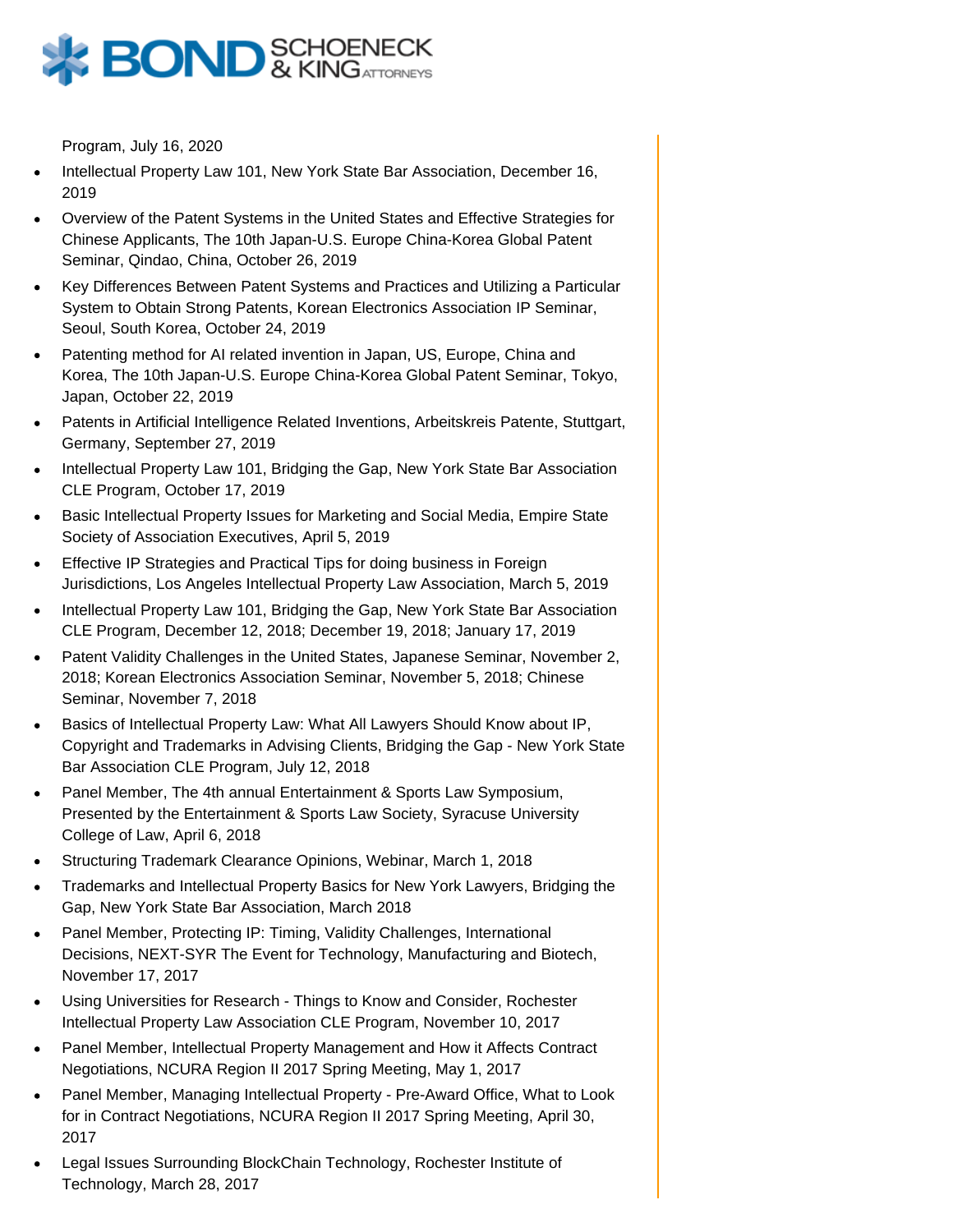

- Intellectual Property | Copyright 101, New York State Bar Association Bridging the Gap CLE, March 7, 2017
- Overview of aspects of U.S. Patent Practice of interest to Foreign Entities: Subject Matter Eligibility; Post-Grant Proceedings; International Trade Commission Investigations, 2017 International IP Seminar: Tokyo, Japan, February 17, 2017; Seoul, Korea, February 20, 2017; Guangzhou, China, February 22, 2017
- Strangers in a Strange Lab: Identifying and Addressing Concerns with University Visitors, National Association of College and University Attorneys (NACUA) Conference - Academic Sponsored Research and Technology Transfer: Accountability, Transparency, and Resilience in the Research Enterprise, November 16-18, 2016
- Panel Member, Patent Protection, NEXT 2016 The Event for Technology, Manufacturing & Innovation, October 11, 2016
- Intellectual Property 101 Patents and Trademarks, New York State Bar Association CLE, March 24, 2016
- Protecting Patents and Trademarks in Europe, Institute for Veterans and Military Families, March 18, 2016
- Structuring Trademark Clearance Opinions: Assessing Search Results to Identify Infringements, Overcoming Clearance Challenges, and Preparing Opinions to Reduce Legal Risks, Strafford Publications, Inc., March 15, 2016
- United States Patent Overview, IPO Association and IPP Association, Kunshan, China, November 3, 2015
- Intellectual Property 101 Copyright, Trademarks, New York State Bar Association Bridging the Gap CLE Program, March 19, 2015
- The Invention Process and How IP Laws Impact the Process, TACNY John Edson Sweet Lecture, January, 13 2015

#### **Representative Publications**

- "Book it as Protectable: The Supreme Court Holds Booking.com is a Protectable and Registerable Trademark," IP Litigator, Volume 26, Issue 6, November/December 2020
- "What do you think PR and other communication professionals need to know about cybersecurity, and the threat of cyberattacks?, What Communicators Need to Know About Cyberattacks: A Legal Perspective," International Association of Business Communicators Communication World, February 3, 2016
- George R. McGuire, Blaine T. Bettinger, "How the Supreme Court Got It Right in Mayo v. Prometheus," The SciTech Lawyer, Volume 10, Issue 1, Fall 2013
- George R. McGuire, Nelson A. Blish, Stephen H. Shaw, "Reexamining Reexamination: An Alternative to Patent Litigation," ACC Docket, September 2009

#### **Other Activities**

- President (2016-2020)/Executive Committee, IP and Innovation American Inn of **Court**
- Member, International Trademark Association Right of Publicity Committee